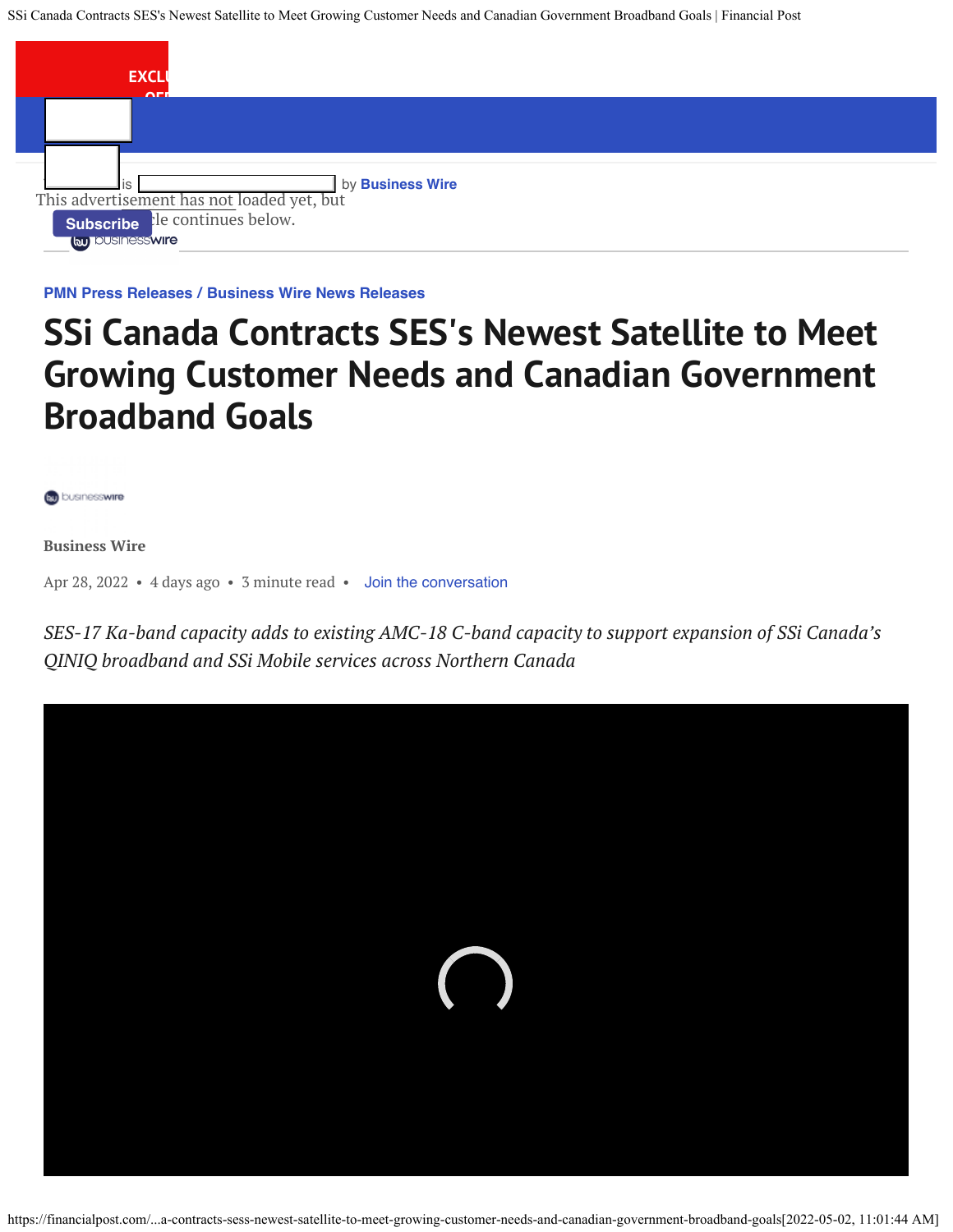LUXEMBOURG — Consumers, students, government entities and businesses across Northern Canada, including all 25 communities of Nunavut, will have access to expanded broadband capacity following a partnership signed between SSi Canada, the developer-operator of QINIQ broadband and SSi Mobile services in Nunavut, and SES, the leader in global content connectivity solutions.

STORY CONTINUES BELOW

Tunder the agreement, SES will provide additional satellite capacity, initially to Pond Inlet and Iqaluit, your article continues below.<br>I satellite using Ka-band. This builds on existing arrangements enabling from its newly launched SES-17 satellite using Ka-band. This builds on existing arrangements enabling SSi Canada to use C-Band capacity from SES's [AMC-18 satellite](https://cts.businesswire.com/ct/CT?id=smartlink&url=https%3A%2F%2Fwww.ses.com%2Fpress-release%2Fssi-canada-partners-ses-networks-deliver-new-satellite-capacity-northern-canada&esheet=52700466&newsitemid=20220427006258&lan=en-US&anchor=AMC-18+satellite&index=1&md5=7949cea6140ab5c69607928f1814709b) to connect all 25 communities in Nunavut. The additional Ka-band capacity from SES-17 will be used to enhance services and support further expansion across Northern Canada.

"We are proactively working to expand our capacity and meet the growing broadband needs of the Northern and remote communities we serve," said Jeff Philipp, Founder and CEO of SSi Canada. "The additional SES capacity provides support for vibrant cultures and close-knit communities, as well as new opportunities for work, education and access to better healthcare. Our commitment is clear: we are delivering top-quality broadband services today. Our partnership with SES leverages all the resources available to us and shows the progress we can make when working together as part of Canada's Connectivity Strategy."

With this partnership, SES and SSi can make an even greater contribution to achieving Canada's Connectivity Strategy. The goal of the Connectivity Strategy is to connect 98% of Canadian citizens to a minimum broadband service of 50/10 Mbps by 2026 and all Canadians by 2030. A key part of this initiative is the creation of the Universal Broadband Fund to invest in the infrastructure needed to connect all Canadians, including using satellite-based connectivity as cost-effective backbone infrastructure to quickly and effectively connect remote and rural communities.

"While the digital divide is real, Canada is taking an innovative and proactive approach to expanding broadband services to every citizen, no matter where they live. This is even more critical as we exit the pandemic and more people are able to work remotely if they have a proper broadband connection," said Omar Trujillo, Vice President of Sales for the Americas at SES. "SES has a proven track record for providing reliable data services across Canada in a variety of spectrum bands over its satellite fleet, and we are glad to work with SSi on expanding its capacity and footprint across Northern Canada."

#### **Follow us on:**

# **[Twitter](https://cts.businesswire.com/ct/CT?id=smartlink&url=https%3A%2F%2Ftwitter.com%2FSES_Satellites&esheet=52700466&newsitemid=20220427006258&lan=en-US&anchor=Twitter&index=2&md5=ee3c2ed66fbf0b9bb1ca3bd2c5e2bca9) | [Facebook](https://cts.businesswire.com/ct/CT?id=smartlink&url=https%3A%2F%2Fwww.facebook.com%2FSES.Satellites&esheet=52700466&newsitemid=20220427006258&lan=en-US&anchor=Facebook&index=3&md5=7191b79543166d42c1d3a6d3a2d2cb25) | [YouTube](https://cts.businesswire.com/ct/CT?id=smartlink&url=https%3A%2F%2Fwww.youtube.com%2Fses&esheet=52700466&newsitemid=20220427006258&lan=en-US&anchor=YouTube&index=4&md5=1f2d4ef26e0798302e324634fcc9912f) | [LinkedIn](https://cts.businesswire.com/ct/CT?id=smartlink&url=https%3A%2F%2Fwww.linkedin.com%2Fcompany%2Fses%2F&esheet=52700466&newsitemid=20220427006258&lan=en-US&anchor=LinkedIn&index=5&md5=f733ba6acdf33a19acb7b0552f7b166c) | [Instagram](https://cts.businesswire.com/ct/CT?id=smartlink&url=https%3A%2F%2Fwww.instagram.com%2Fses_satellites%2F&esheet=52700466&newsitemid=20220427006258&lan=en-US&anchor=Instagram&index=6&md5=6b4cf91c84aac352211d9f27b3a69c11)**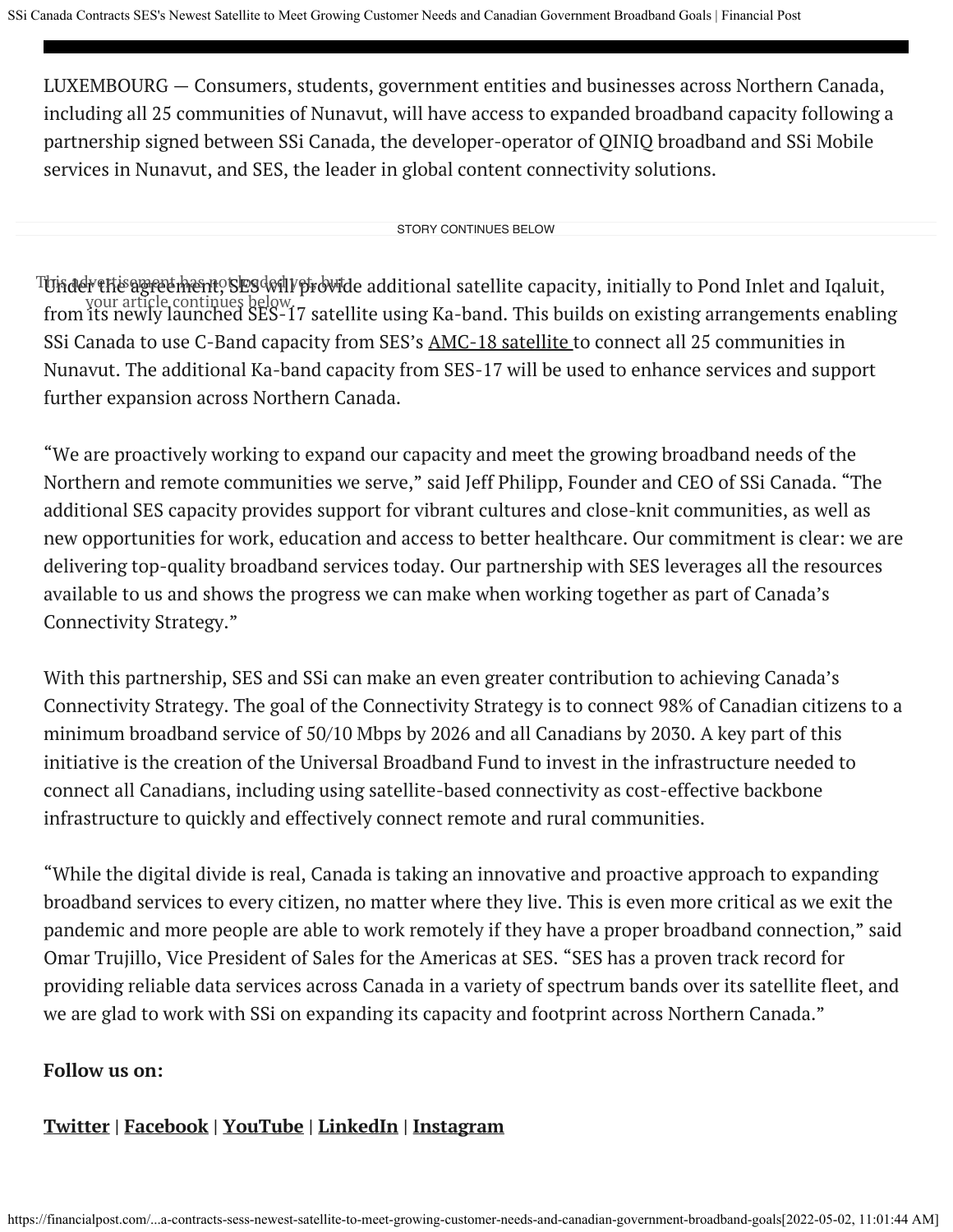SSi Canada Contracts SES's Newest Satellite to Meet Growing Customer Needs and Canadian Government Broadband Goals | Financial Post

#### [Read our Blogs >](https://cts.businesswire.com/ct/CT?id=smartlink&url=https%3A%2F%2Fwww.ses.com%2Fnews%2Fblogs&esheet=52700466&newsitemid=20220427006258&lan=en-US&anchor=Read+our+Blogs+%26gt%3B&index=7&md5=ef30f5c32dad4f42d1d9b433392e07e9)

## [Visit the Media Gallery >](https://cts.businesswire.com/ct/CT?id=smartlink&url=https%3A%2F%2Fwww.ses.com%2Fmedia-gallery&esheet=52700466&newsitemid=20220427006258&lan=en-US&anchor=Visit+the+Media+Gallery+%26gt%3B&index=8&md5=acfe404ab90b09579f95ca3a12452c7f)

## **About SES**

SES has a bold vision to deliver amazing experiences everywhere on earth by distributing the highest quality video content and providing seamless connectivity around the world. As the leader in global content connectivity solutions, SES operates the world's only multi-orbit constellation of satellites with the unique combination of global coverage and high performance, including the commercially-proven, low-latency Medium Earth Orbit O3b system. By leveraging a vast and intelligent, cloud-enabled network, SES is able to deliver high-quality connectivity solutions anywhere on land, at sea or in the air, and is a trusted partner to the world's leading telecommunications companies, mobile network operators, governments, connectivity and cloud service providers, broadcasters, video platform operators and content owners. SES's video network carries almost 8,400 channels and has an unparalleled reach of 366 million households, delivering managed media services for both linear and non-linear content. The company is listed on Paris and Luxembourg stock exchanges (Ticker: SESG). Further information is available at: [www.ses.com](https://cts.businesswire.com/ct/CT?id=smartlink&url=http%3A%2F%2Fwww.ses.com&esheet=52700466&newsitemid=20220427006258&lan=en-US&anchor=www.ses.com&index=9&md5=f21970cf4e847c8dc0553b6312f0b655).

STORY CONTINUES BELOW

T**ABodve5Si**ement has not loaded yet, but your article continues below.

Headquartered in Yellowknife, Northwest Territories, and with a satellite teleport and network operations centre in Ottawa, SSi is the developer-operator of the award-winning SSi Mobile and QINIQ broadband services in Northern Canada. Along with the James Bay Eeyou Corporation and Eeyou Communications Network, SSi is also one of the founding shareholders of Eeyou Mobility, which provides broadband wireless services throughout the Eeyou Istchee and James Bay region of Quebec.

With over 30 years of operating experience, SSi is a leader in delivering advanced satellite, broadband, mobile wireless and clean energy solutions. SSi understands first-hand the challenges faced in providing effective and affordable communications services to remote and outlying areas, having launched broadband and mobile services into many markets where these previously did not exist. For more information, see [www.ssicanada.com](https://cts.businesswire.com/ct/CT?id=smartlink&url=http%3A%2F%2Fwww.ssicanada.com&esheet=52700466&newsitemid=20220427006258&lan=en-US&anchor=www.ssicanada.com&index=10&md5=8113de7dbc4e04f1afb5c7d854bc4fce).

View source version on businesswire.com: <https://www.businesswire.com/news/home/20220427006258/en/>